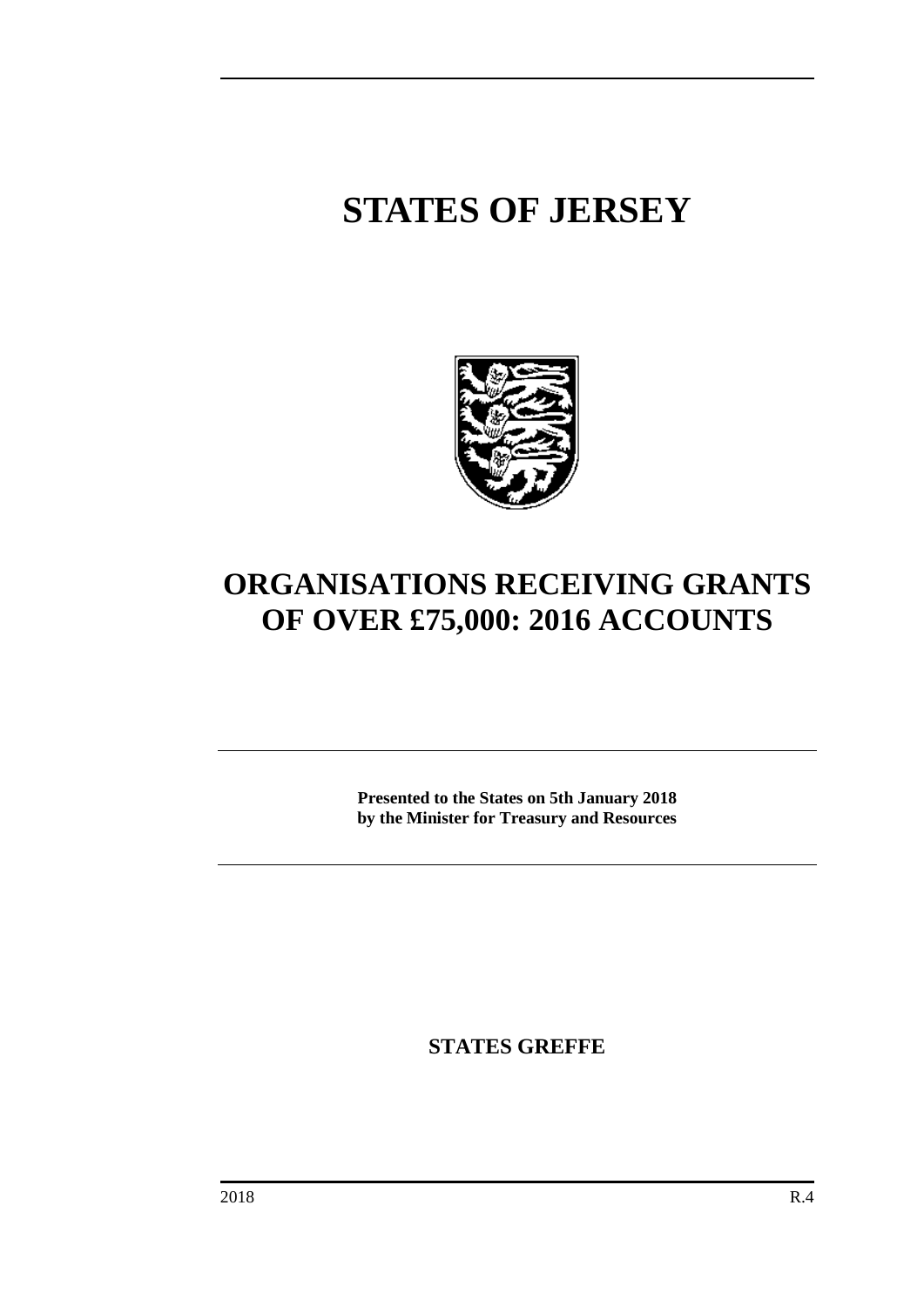#### **REPORT**

#### **Background**

On 22nd September 2009, during the debate on the Draft Annual Business Plan 2010  $(P.117/2009)$ , the fourth amendment –  $P.117/2009$  Amd.(4) – was adopted by the States as amended. A new '**Objective 7**' was inserted, by this amendment, into the Annual Business Plan 2010. The new Objective stated –

### "**Objective 7: Transparency and Accountability in relation to grants**

#### *Success criteria***:**

- (i) All organisations receiving grants from the States submit their accounts to be published as a report to the States; subject to a *de minimis* limit, namely that accounts are only to be published for organisations receiving a grant of £5,000 or more or where the grant represents more than 50% of the total income of the organisation, except where to do so would breach confidentiality agreements, Codes of Practice or legislation such as Data Protection legislation.
- (ii) A full list of all grants, including amounts, made by each Department is included as an Appendix to the Annual Accounts of the States and listed by Department with no *de minimis* level for this listing, except where to do so would breach confidentiality agreements, Codes of Practice or legislation such as Data Protection legislation."

N.B. The *de minimis* limit originally set has since been changed, following discussions between the proposer and the Treasury and Resources Department.

#### **Presentation of grant accounts**

The accounts of organisations that received a grant of over £75,000 from the States of Jersey in 2016 that are available for publication as a report to the States are listed in the **Appendix**. Further details on these and other significant grants are shown in Note 9.11 (Grants) to the States of Jersey Financial Report and Accounts 2016 (presented to the States on 9th June 2017 as [R.67/2017\)](http://www.statesassembly.gov.je/assemblyreports/2017/r.67-2017.pdf).

**Note:** Due to the volume of information, copies of the grant accounts are not attached to this Report. They can be obtained in electronic (PDF) or hard copy format from the States Assembly Information Centre, States Greffe, on the Ground Floor of Morier House.